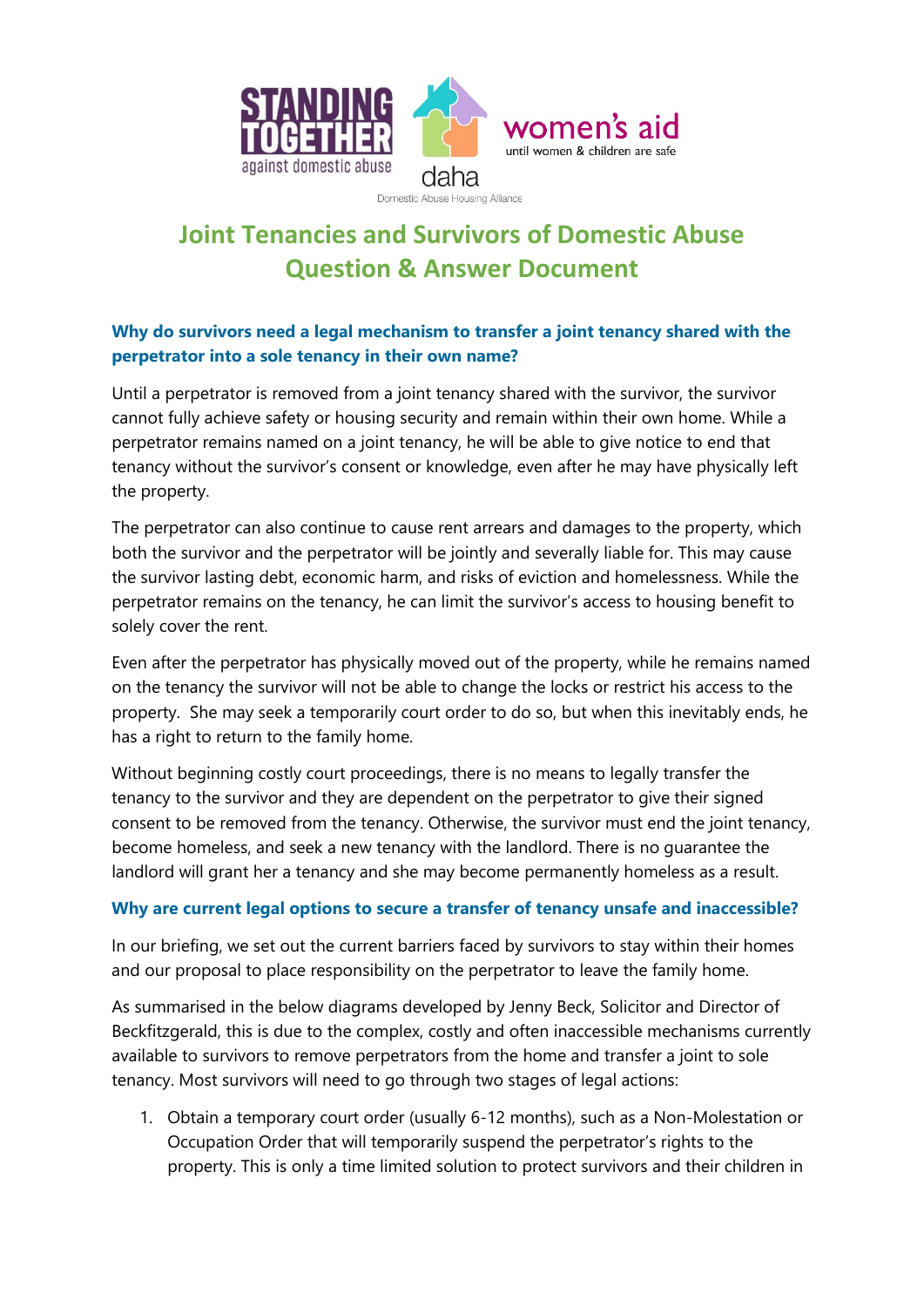an emergency and can cost a survivor up to  $£5,000$  at legal aid rates and more than double if funded privately.

2. To then secure a transfer of tenancy, the survivor must then take further legal actions which are protracted, costly and often inaccessible. These legal actions can take up to two years, during which time the temporary Orders are likely to have ended, and result in the survivor incurring costs of £10,000-£20,000 depending on their access to legal aid.



#### Problems:

- 1 Not a permanent fix. Right of Occupation suspended/ Non-Molestation Order's last 12 months
- 2 Balance of harm test can favour perpetrator
- 3 Incentive for survivors to flee to refuge which alters status auo making it harder to return and harder for children
- 4 Non-Molestation Order prohibition on Notice To Quit is a deterrent only
- **5** Legal Aid means test



## **Do social housing providers have legal remedies available to evict perpetrators of domestic abuse and support survivors to maintain their tenancies?**

There is currently no specific legal mechanism to enable social housing providers to support survivors to stay in their homes and transfer a joint tenancy into their name. The legal mechanism that addresses domestic abuse specifically, through ground 2A in Schedule 2 of the Housing Act 1985 (secure tenancies) or ground 14A in Schedule 2 of the Housing Act 1988, only allows social housing providers to evict a perpetrator after a survivor has permanently left a shared property<sup>[1](#page-1-0)</sup>. This does not address the needs of the survivor to safely remain within their own home, and in fact, is completely dependent on her fleeing.

This leaves social housing providers with the only option to creatively use other legal measures that were not specifically designed to address domestic abuse. For example, some

<span id="page-1-0"></span><sup>&</sup>lt;sup>1</sup> Henderson, K. Domestic Abuse Housing Alliance (DAHA) (2019). Whole Housing Toolkit, Chapter 16: Perpetrator Management Toolkit. Availabl[e online](https://www.dahalliance.org.uk/media/10662/16_-wha-perpetrator-management.pdf)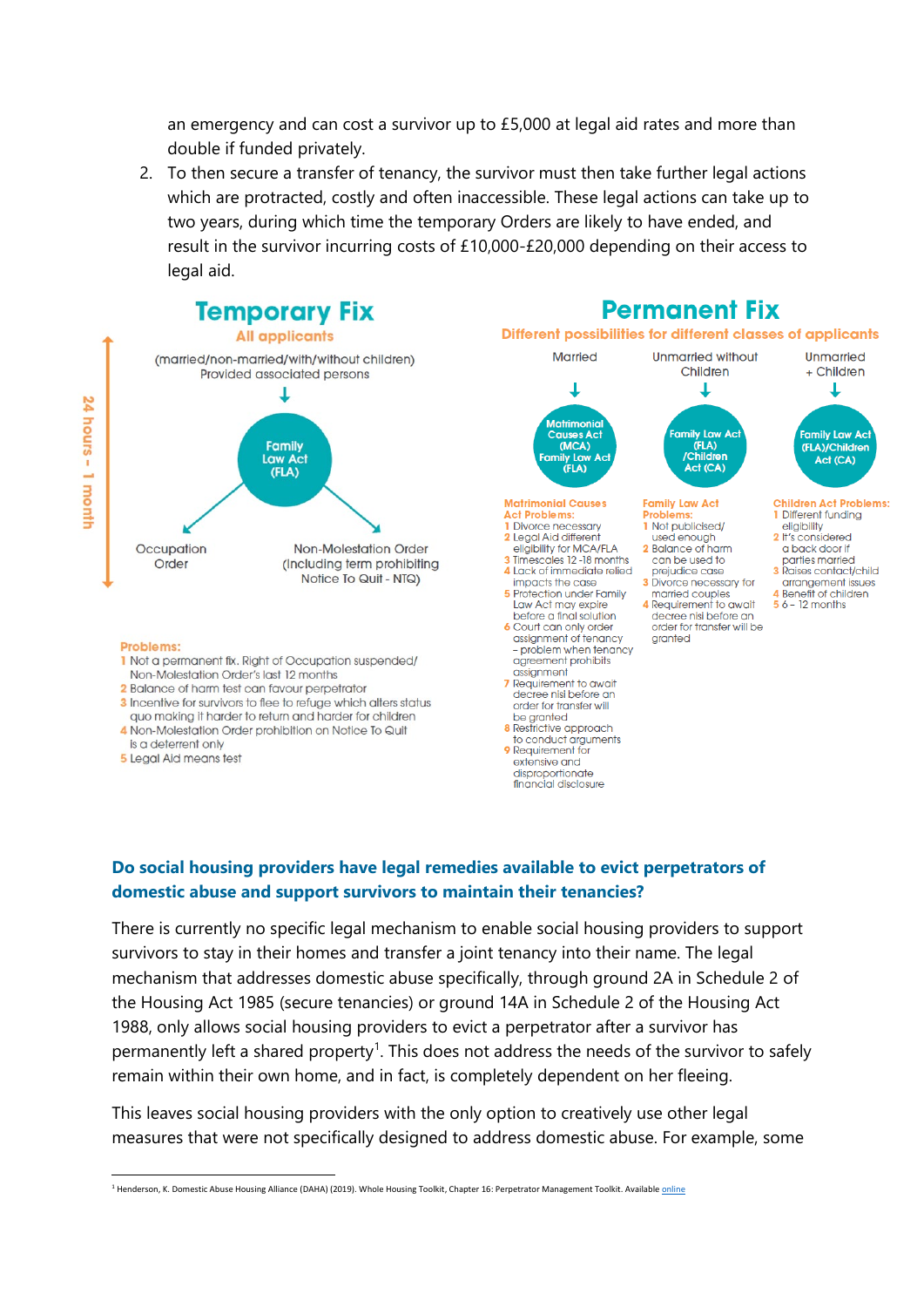social housing providers may use injunctions designed to address Anti-Social Behaviour, such as Part One Injunctions with Positive Requirements, to act against perpetrators of domestic abuse. This is problematic, as the injunction was developed to address the perpetrator's behaviour over the long-term by mandating certain positive requirements to support tenants committing anti-social behaviour. This does not address the risks presented by perpetrators of domestic abuse and does not guarantee they will be evicted from the family home. This also leaves survivors in the precarious position of being dependent on the social housing provider to decide whether they will use an ASB order for this purpose and how they will use the order to address the perpetrator's behaviour, which may or may not lead to their eviction.

Social housing providers are also limited by the temporary legal remedies available to survivors, such as Occupation Orders or Non-Molestation Orders, or in the future Domestic Abuse Notices (DVPNs) and Orders (DVPOs), to have perpetrators removed from sole or joint properties. As detailed within the briefing, the issue remains that these measures are only temporary and they do not affect the joint tenancy.

## **The solution: offering survivors long-term safety and housing security through a transfer of joint to sole social tenancies in cases of domestic abuse.**

#### **Who developed the Domestic Abuse Tenancy Transfer Order and why?**

The domestic abuse transfer of tenancy order was developed by housing and family law experts, Giles Peaker, Justin Bates and Jenny Beck, in consultation with Women's Aid Federation for England (Women's Aid), the Domestic Abuse Housing Alliance (DAHA), Standing Together Against Domestic Abuse, and the support of the National Domestic Abuse and Housing Policy and Practice Group.

This new legal mechanism was developed by these partners to provide survivors of domestic abuse with a simplified legal mechanism for the transfer of a joint social tenancy, shared between a perpetrator and a survivor, into a sole social tenancy in the name of the survivor.

Crucially, this legal mechanism was developed to complement much needed changes to Domestic Abuse Protection Notices (DAPNs) and Domestic Abuse Protection Orders (DAPOs) through the Domestic Abuse Bill to make it easier to remove perpetrators from shared homes temporarily. The Domestic Abuse Transfer of Tenancy Order will also build on necessary changes through DAPNs/DAPOs by allowing survivors to use this ''breathing space'', when the perpetrator has already been removed from the home, to secure the tenancy for the survivor long-term. This means that once the temporary order inevitably ends the perpetrator cannot return to the shared tenancy and place survivors and children at risk of harm and homelessness.

#### **What will the Domestic Abuse Tenancy Transfer order do?**

If a perpetrator and survivor of domestic abuse share a secured or assured joint tenancy with a social housing provider, the order would transfer the joint tenancy, shared between the survivor and perpetrator, to a sole tenancy for the survivor. It will not apply to introductory social tenancies or tenancies within the private rented sector.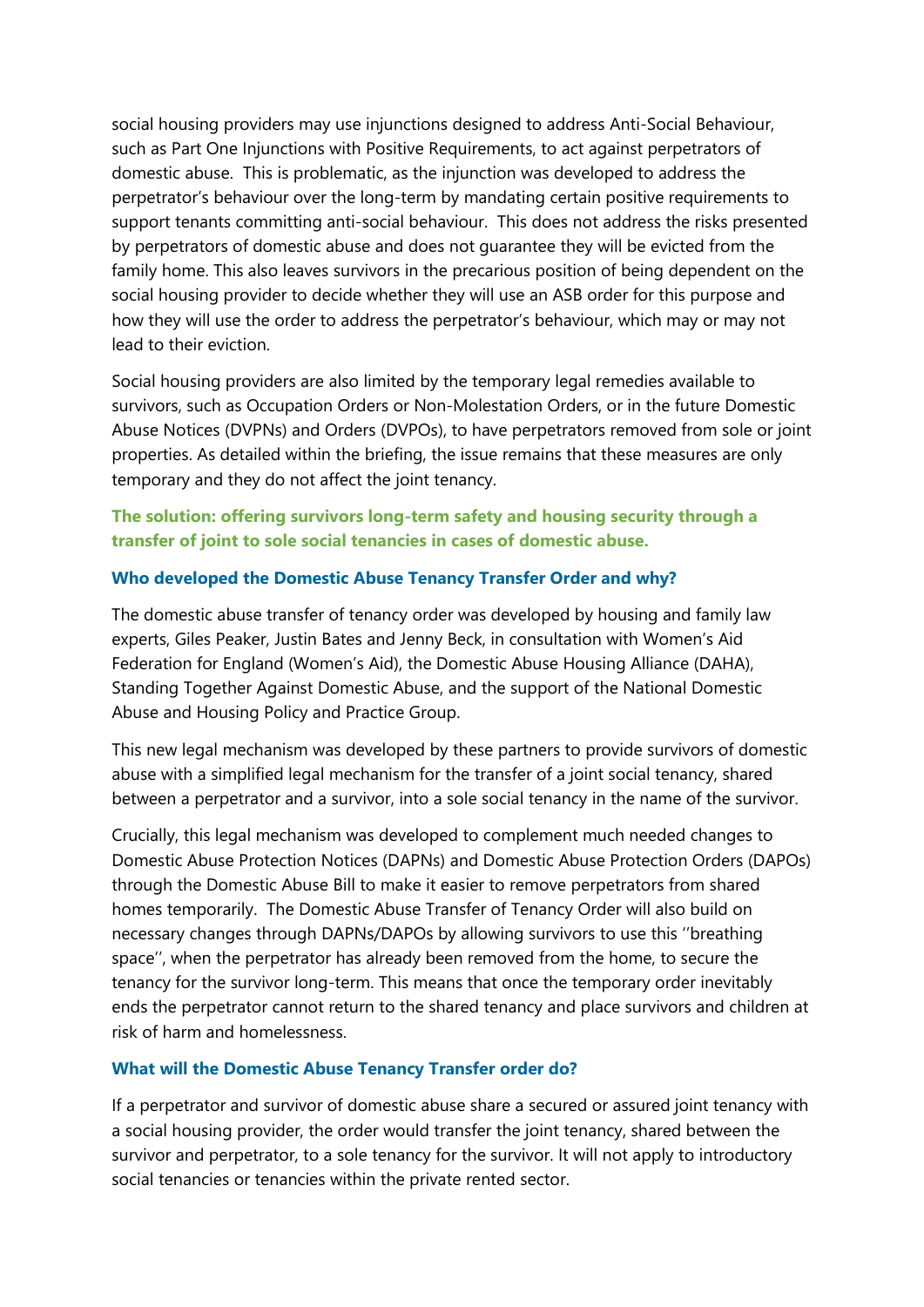#### **Who can apply for the Domestic Abuse Tenancy Transfer order?**

Survivors of domestic abuse who share a joint secured or assured social tenancy with the perpetrator will be able to make an application directly to the county court for a 'domestic abuse transfer of tenancy' order.

## **Can a survivor living in the private rented sector or with an introductory social tenancy seek a Domestic Abuse Tenancy Transfer order?**

No, the order only applies to secured and assured social tenancies.

## **How will the survivor or social housing provider obtain a Domestic Abuse Tenancy Transfer order?**

The order will be applied for and obtained through the county courts.

#### **Who does the Domestic Abuse Tenancy Transfer order apply to?**

- (1) The order is applied where there are two or more tenants under a secure or assured tenancy and the landlord is a local housing authority or a private registered provider of social housing.
- (2) If the joint tenant ("A") has experienced domestic abuse from another joint tenant ("B" then A may apply to the county court for an order B is removed as a joint tenant).
- (3) The domestic abuse was directed at A or to anyone who might reasonably be expected to reside with A.

#### **On what basis will the Domestic Abuse Tenancy Transfer order be granted?**

As detailed in section 4 of the amendment, our proposal simplifies the evidential and decision-making process and has presumptions in place under which an order will be made unless successfully rebutted by the perpetrator.

The presumptions mean that the order will be granted if:

- 1. The perpetrator has been convicted of an offence related to domestic abuse against the survivor or anyone reasonably expected to live with the survivor, or;
- 2. The perpetrator has been given a court order such as a DAPN, DAPO, Restraining Order, Occupation Order or Non-molestation Order in relation to the survivor or anyone reasonably expected to live with the perpetrator.

There is a presumption that the transfer of tenancy will be granted if the court is satisfied these conditions are met. The perpetrator will have the opportunity to rebut the presumption, however the onus is placed on them to satisfy the court that there are exceptional circumstances which means the only way to do justice between the survivor and the perpetrator is for the order to be refused.

## **Can a survivor apply for a Domestic Abuse Tenancy Transfer order if they have been forced to flee the property?**

Yes, if the survivor currently shares a joint secured or assured social tenancy with the perpetrator.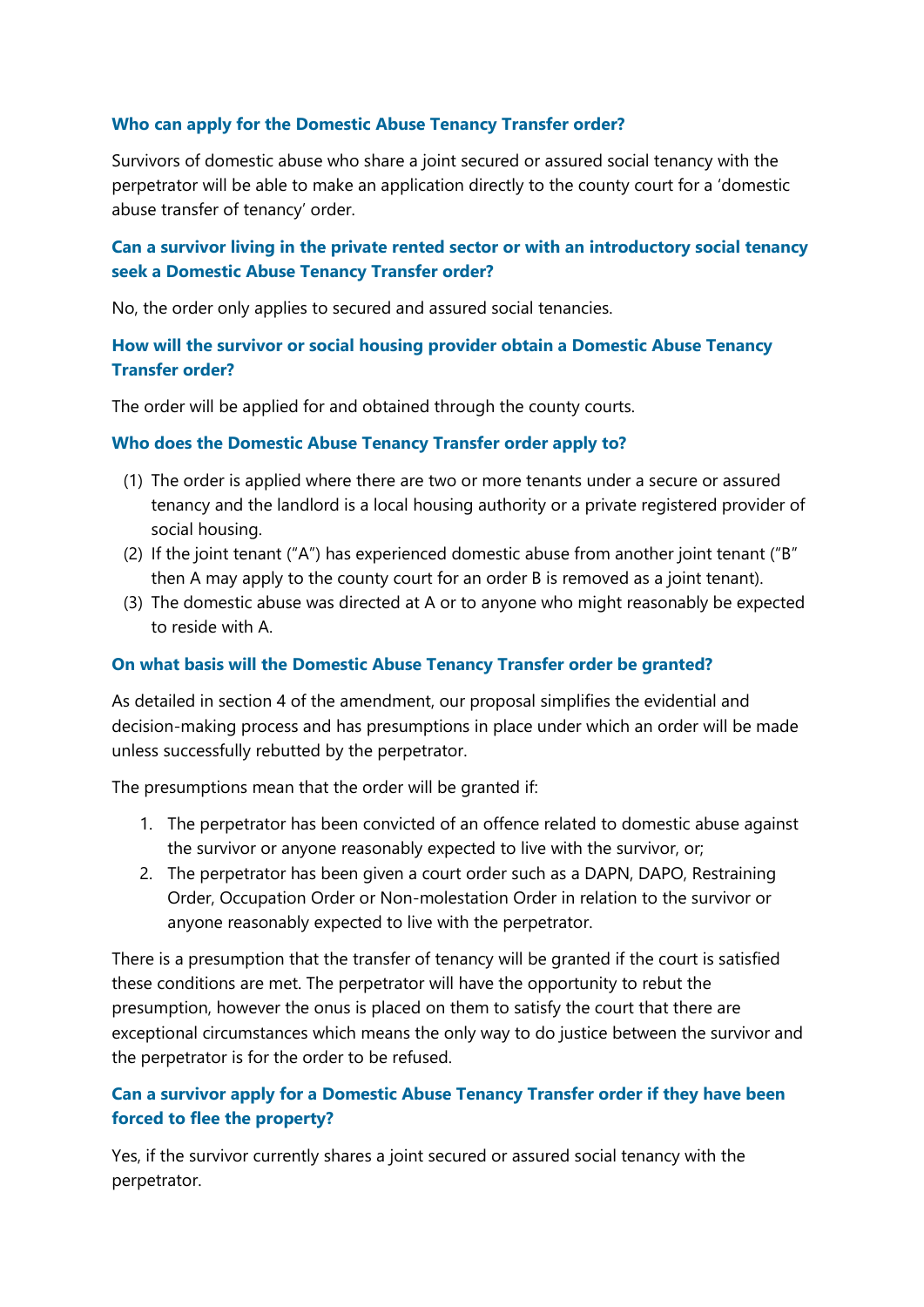# **Can a survivor apply for a Domestic Abuse Tenancy Transfer order while the perpetrator is still occupying the property?**

Yes, but it is practically easier if the perpetrator is not occupying the property or has had their rights to occupy suspended (for example as a result of a Restraining Order, Nonmolestation Order, Occupation Order or Domestic Abuse Protection Notice/Order), such that the survivor is not dependent on eviction proceedings.

# **Will the tenancy rights of the survivor be affected if the tenancy is transferred into their sole name?**

No, they will not. The secured or assured tenancy will remain the same and the survivor will maintain their assured or secured tenancy rights. The only aspect of the tenancy that will change is that they will go from a joint to a sole tenancy.

## **How will the rights of the perpetrator be considered when granting a Domestic Abuse Tenancy Transfer order?**

Our proposal is a balance of rights between the survivor and the perpetrator. While the order will remove the property rights of the perpetrator, it does so with the aim of promoting the safety, stability, and housing security of the survivor. Given the proposed standard for a transfer order to be made, there is a clear proportionality in depriving the perpetrator of [Article 1 Protocol 1](https://ukhumanrightsblog.com/incorporated-rights/articles-index/protocol-1-article-1/) rights in the European Convention on Human Rights. Article 6 rights would be protected as the perpetrator could make representations on the application for an order.

The order provides the perpetrator with the opportunity to rebut the presumption of a transfer of tenancy. However, the onus is placed on them to satisfy the court that there are exceptional circumstances, which means the only way to ensure justice between the survivor and the perpetrator is for the order to be refused.

## **How will the Domestic Abuse Tenancy Transfer affect the rights of the social housing provider/landlord?**

The social landlord's ability to uphold the tenancy or serve notice to end the tenancy would not be affected.

Existing common law and contractual obligation for joint tenants states that each is jointly and severally liable for the whole rent, which means that any previous arrears on a joint tenancy are joint and several such that each joint tenant is individually liable for the whole of the rent. If the transfer of tenancy order is granted, each tenant would still be liable for these arrears. It is a decision on behalf of the social housing provider regarding whether they wish to take additional steps to support the survivor to repay any arrears or damages.

A statutory provision stating that the survivor is solely liable for the rent during, for example, the DAPN/O and period of application for the order, would clarify that the survivors would be able to claim benefits for the relevant period if solely liable.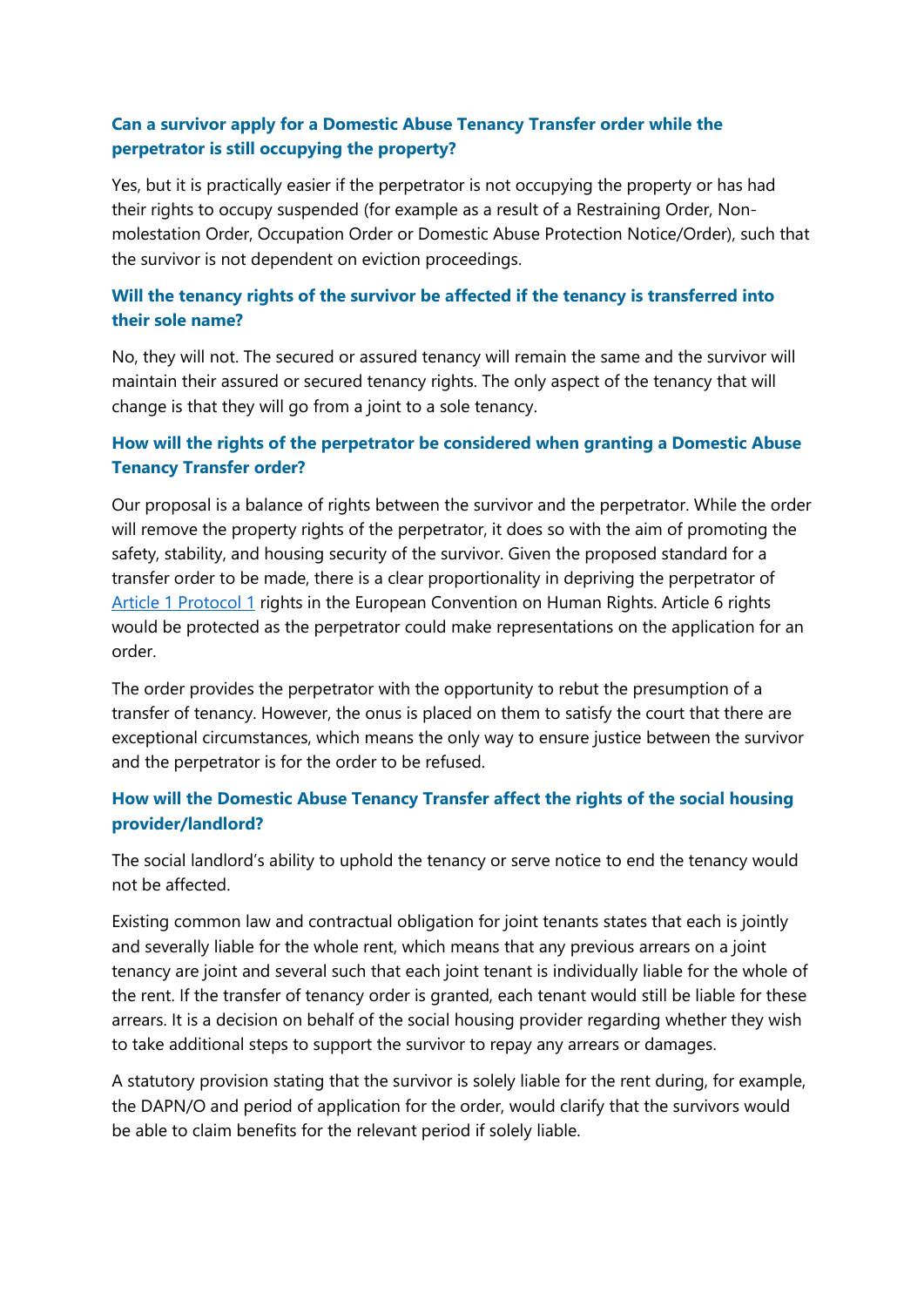Although the nature of the tenancy will change (from a joint to a sole tenancy) the residing tenant will remain the same, which provides continuity for the social housing provider.

# **How will the court determine if the survivor can afford the rent after the Domestic Abuse Tenancy Transfer is granted?**

This would be addressed in the survivor's application - the making of a transfer order would be conditional on the survivor demonstrating to the court that sole liability for the rent is achievable within a reasonable period, either through benefits and/or income level.

A statutory provision stating that the survivor is solely liable for the rent during the transfer, for example a DAPN/O, and period of application for the order would clarify that the survivors would be able to claim benefits for the relevant period if solely liable.

# **How will any debts accrued on the joint tenancy shared between the survivor and perpetrator be addressed?**

As joint tenants, the survivor and perpetrator are jointly and severally liable for any debts accrued on the joint property. This means that by gaining sole tenancy of the property, the survivor does not become solely liable for the debts accrued during the joint tenancy.

Once the joint tenancy has ended, how social housing providers recover debts between joint tenants is discretionary and based on their current policies and procedures. Some social housing providers have demonstrated good practice in this area, such as having domestic abuse policies in place that enables them to use their discretion to support the survivor to manage any debts resulting from economic abuse. For example, this may include the social housing provider seeking arrears on a 50/50 basis between the survivor and the perpetrator or choosing to recover only the perpetrator's portion of the debt.

In preparation for the implementation of the amendment, support and guidance will be provided to social housing providers about how they can support survivors before and during this period of tenancy transfer. This includes practices they can use to support survivors to overcome the burden of any previous accrued debts so that they can gain financial independence from the perpetrator and afford to pay the rent on their sole tenancy going forward.

The Domestic Abuse Housing Alliance (DAHA) is recognised across the housing and domestic abuse sector as the leading experts on the role of social housing providers in response to domestic abuse and are well positioned to provide this guidance and advice if the amendment is passed.

#### **Cost**

# **Is there a cost benefit to survivors and/or social housing providers by obtaining a Domestic Abuse Transfer of Tenancy Order?**

We project there is a cost benefit to both survivors and social housing providers in obtaining a Domestic Abuse Tenancy Transfer Order, compared to the current legal and housing solutions available.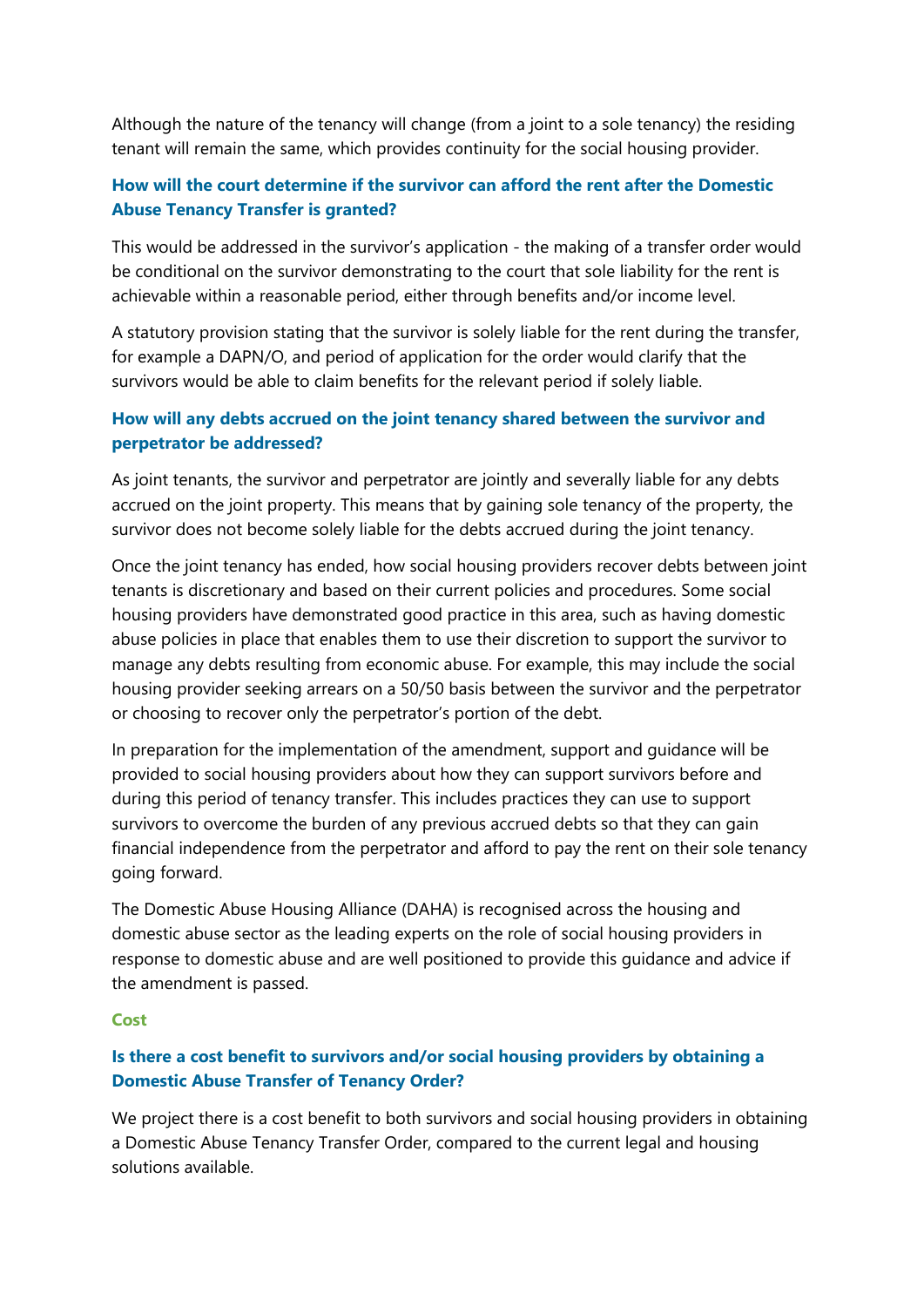#### **Will obtaining a Domestic Abuse Tenancy Transfer Order cost less for survivors?**

Our research found that by offering survivors and social housing providers with the option to obtain a Domestic Abuse Transfer of Tenancy Order, survivors will be saving a significant amount in legal costs.

The current legal pathway places the onus on survivors to first seek Non-Molestation Orders and/or Occupation Orders to temporarily removing perpetrators from the shared property, which costs up to £5,000 at legal aid rates and more than double that if funded privately. The legal actions required of survivors to then gain a transfer of tenancy can cost a survivor between £10,000-£20,000 depending on the survivor's access to legal aid. If they secure legal aid, there are still significant costs to the public purse in contested proceedings of around £5000.00 or higher.

Under the proposed DAPNs and DAPOs through the Domestic Abuse Bill, survivors will not need to pay to obtain these orders. This will therefore result in significant savings for the survivor, compared to the potential £5,000 at legal aid rates and more than double that if funded privately need to secure an Occupation Order or Non-Molestation Order (which the DAPN/DAPO will replace).

| Costs to survivor of seeking a transfer of tenancy through the current legal pathway |                 |  |
|--------------------------------------------------------------------------------------|-----------------|--|
| Average cost of seeking a temporary order to remove the                              | £5,000          |  |
| perpetrator from the family home and prevent further harm                            |                 |  |
| Average cost of permanent legal solutions for a transfer of                          | £10,000-£20,000 |  |
| tenancy.                                                                             |                 |  |

**Costs to survivor when independently seeking a transfer of tenancy through the new proposed pathway**

Average cost of seeking a Domestic Abuse Protection Order to remove the perpetrator from the property £0

# **Will enabling survivors to obtain a Domestic Abuse Tenancy Transfer Order have a cost benefit for the social housing providers?**

Without a current legal mechanism which enables survivors to maintain their tenancies and remove the perpetrator, the social housing provider is at a risk of bearing the significant cost of domestic abuse. This includes the cost of ongoing domestic abuse in the home, eviction and re-letting the property, as detailed below.

#### **The cost of ongoing domestic abuse in the home**

Ongoing domestic abuse in the home can result in significant damages to the property that require the social housing provider to pay for repairs. It can cause rent arrears (as a form of economic abuse) that must be covered by the social housing provider.

The cost of repairs to damages resulting from domestic abuse